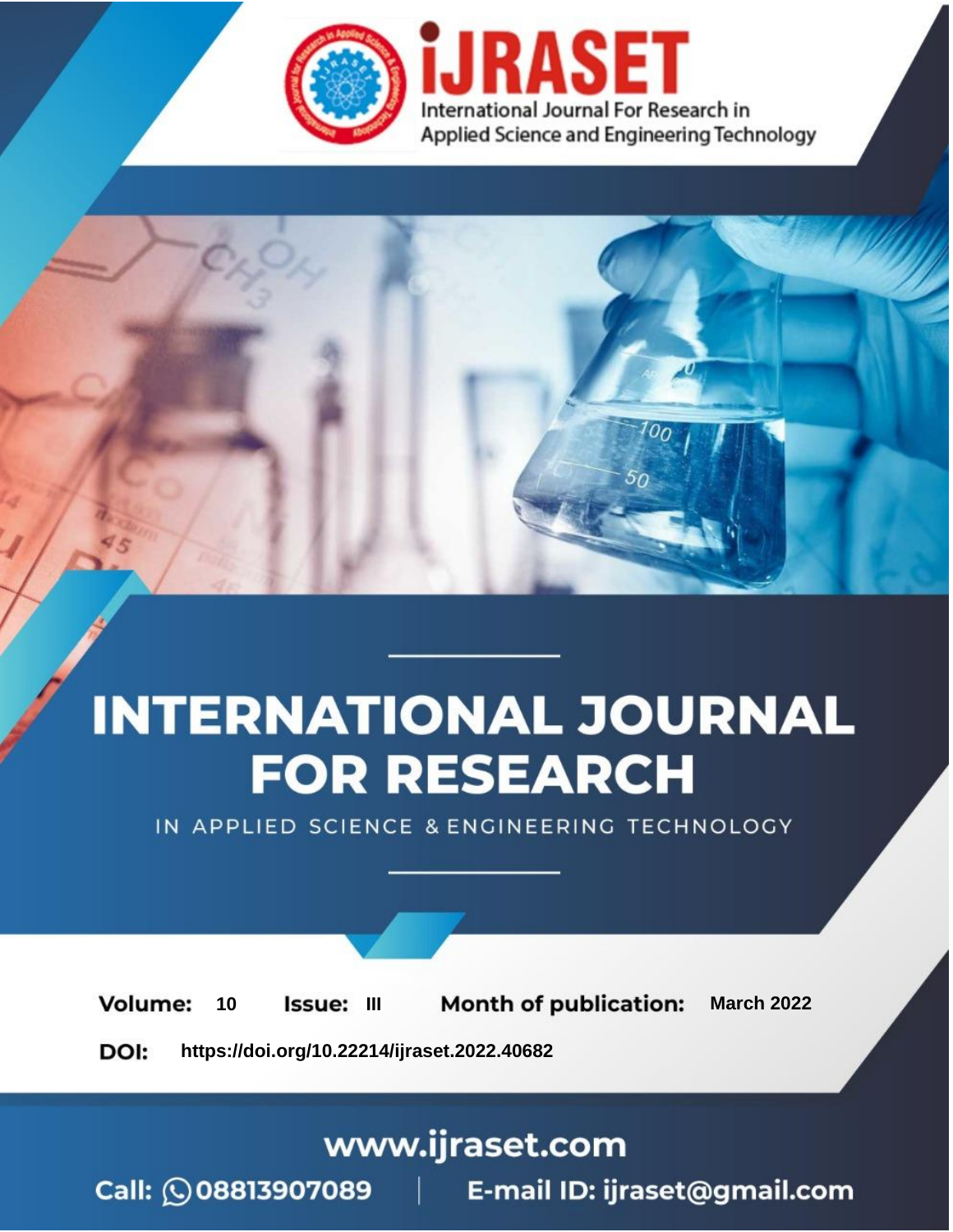

### **A Review Paper on Public Ration Distribution System using Deep Learning**

Yash Banode<sup>1</sup>, Kalyan Dahake<sup>2</sup>, Sankalp Selokar<sup>3</sup>, Rutuja Chikhale<sup>4</sup>, Dr. Ravindra Jogekar<sup>5</sup>

<sup>1, 2, 3, 4</sup> Students, <sup>5</sup> Assistant Professor, Department of Computer Science and Engineering, Priyadarshini JL College of Engineering, *Nagpur-440027, India*

*Abstract: The main purpose of public distribution system is to ensure that the citizens of India will get an ample amount of food material based on their financial conditions. Still the goal is not achieved due to problems like distribution of false ration, corruption, illegal smuggling of goods. Thus, only government authorities in the head office have the authority to access information regarding existing stock and the incoming stock. Manual work should need to replace by a fully automated electronic methodologies with the help of Arduino controllers which is going to measure the goods accurately, update the information regarding ration distribution, transactions and ration card holder information in a digital format on the centralized database.*

*Keywords: Public Distribution System, Corruption, Centralized Database, Automation, Digital Format*

#### **I. INTRODUCTION**

The conventional system of public Ration Distribution was established by Indian Government in February 1944 under the department of Ministry of Consumer Affairs, Food and Public Distribution to distribute essential food and fuel items to the people below poverty line. There are various ration shops in several states across the country. In order to get the ration, people have to go to the ration card which contains all the details such as address, name and age of all family members. There is a fixed amount of ration to be given to the customer and the entry of transaction is made in ration card. This is the complete process that is carried out. However, this system has loopholes too. [1]

Many a times customers are fooled by giving them the less quality and a poor-quality ration. Thus, ending up paying more money for the less quantity and quality of ration. The advantage of this situation is taken by the people working in ration stores. They often manipulate the records of ration for their personal benefits. It gives rise to corruption. As the process is manual and there is no central database to monitor the activities of ration shops, there is no transparency in this system. Even if customers find any trickery, there is no complaint system for the same and hence people suffer due to this. [1]

Therefore, we have proposed an automated ration distribution system which is the primary solution to existing problems. Making use of Internet of Things (IoT) can help to remove many problems. The mistakes made by ration distribution system can be avoided by using an AI/ML ration card distribution system.[3]

#### **II. PROPOSED SYSTEM**

In the proposed system, the first step is Registration where user have to fill the Registration details available on the form such as name, mobile number, Aadhaar card number, address, etc. After registration, the user Aadhaar card number is used for future identification of user. [2]

At the time of registration, facial characteristics of users are mapped for the face recognition module and the mapping is done by face application programming interface (Api) so as to authenticate users each time they visit ration shop by using resnet-34 architecture, a 34-layer convolutional neural network. [15]

After authentication, the server checks the amount of ration quantity to be distributed to the user to call payment gateway modules for online transactions. Razorpay Sofware Development Kit is used for the payment modules. It's totally the user's choice whether to pay using debit card, UPI, online banking or on-hand cash. [11]

After a successful payment transaction, the hardware part gets activated. It includes a servo motor to start distribution, whereas load cell to measure the weight, after getting a successful ration distribution signal from load cell by using web sockets, the servo motor stops. [14]

Upon successful distribution of ration, entry is made and the centralized database is updated by using Restful Api's and ration distribution confirmation short message service (SMS) get sent to registered mobile number with Aadhaar card number of user by using third party SMS Api. [16]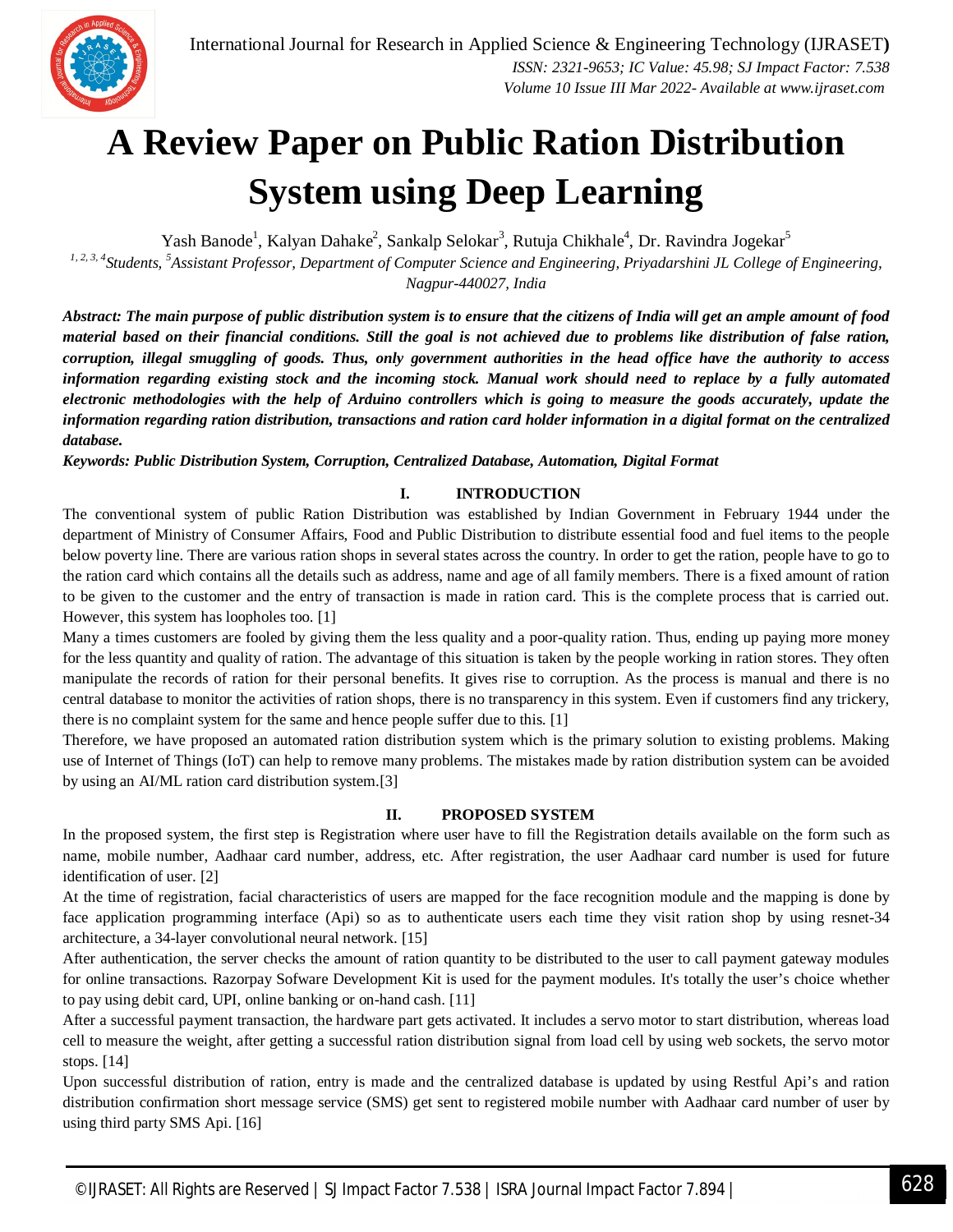

International Journal for Research in Applied Science & Engineering Technology (IJRASET**)**  *ISSN: 2321-9653; IC Value: 45.98; SJ Impact Factor: 7.538 Volume 10 Issue III Mar 2022- Available at www.ijraset.com*



| III. | <b>LITERATURE SURVEY</b> |
|------|--------------------------|
|      |                          |

| Sr.              | Title                            | Year | Author            | Advantage            | Disadvantage         |
|------------------|----------------------------------|------|-------------------|----------------------|----------------------|
| No.              |                                  |      |                   |                      |                      |
| 1.               | <b>Ration Distribution For</b>   | 2021 | Ravindra Jogekar, | RFID Tag instead of  | No data encryption   |
|                  | Poor and Needy People            |      | Rutuja Gavale,    | ration card.         | while transferring.  |
|                  | By Smart Ration Card             |      | Ravi Singh, Tejas | Centralized          | Quite easy to        |
|                  | <b>Automation System</b>         |      | Padole, Urvi      | Database.            | manipulate RFID      |
|                  |                                  |      | Khakkar           |                      | layer                |
| 2.               | A Smart Public Ration            | 2016 | Shubham           | A 4-digit password-  | No backend server    |
|                  | Distribution System              |      | Maheshwari,       | based security,      | to get response from |
|                  |                                  |      | Mukesh Tiwari     | RFID card for        | electronic devices.  |
|                  |                                  |      |                   | individual ration    | Low end encryption   |
|                  |                                  |      |                   | card identification  | security.            |
| 3.               | <b>Smart Ration Distribution</b> | 2018 | Sonali Parit,     | Aadhaar card instead | Authentication layer |
|                  | System                           |      | Mayuri Patil,     | of ration card       | needed to prevent    |
|                  |                                  |      | Rutuja Patil      |                      |                      |
| $\overline{4}$ . | Smart rationing system           | 2017 | Surbhi Surkar, S. | Authentication       | Not a scalable       |
|                  |                                  |      | B. Somali,        | process will be      | architecture to      |
|                  |                                  |      | Rajkumar D.       | through SMS and      | maintain database    |
|                  |                                  |      | Komati            | Aadhaar card         | calls                |
| 5.               | <b>Smart Ration Distribution</b> | 2017 | Tarun Kumar,      | Radio Frequency      | Anybody carrying     |
|                  | System                           |      | Shivani Sharma,   | Identification       | RFID of someone      |
|                  |                                  |      | Ankush Raina,     | (RFID) for security  | else can collect the |
|                  |                                  |      | Nikhil Pathania   |                      | ration               |

The paper on "Ration distribution For Poor and Needy People By Smart Ration Card Automation System" discusses automation in India's ration distribution system, where ration get distributed using automation system but the use of RFIDs for user identification dim's its security module. [1]

The paper on "Smart Ration Distribution System" also discusses how the public ration distribution can be done but doesn't have a security authentication layer so corruption will not get solved. [3]

The paper on "A Smart Public Ration Distribution System" discusses how smartly the public ration distribution can be done, where ration distribution with security layer to control the corruption in India. [4]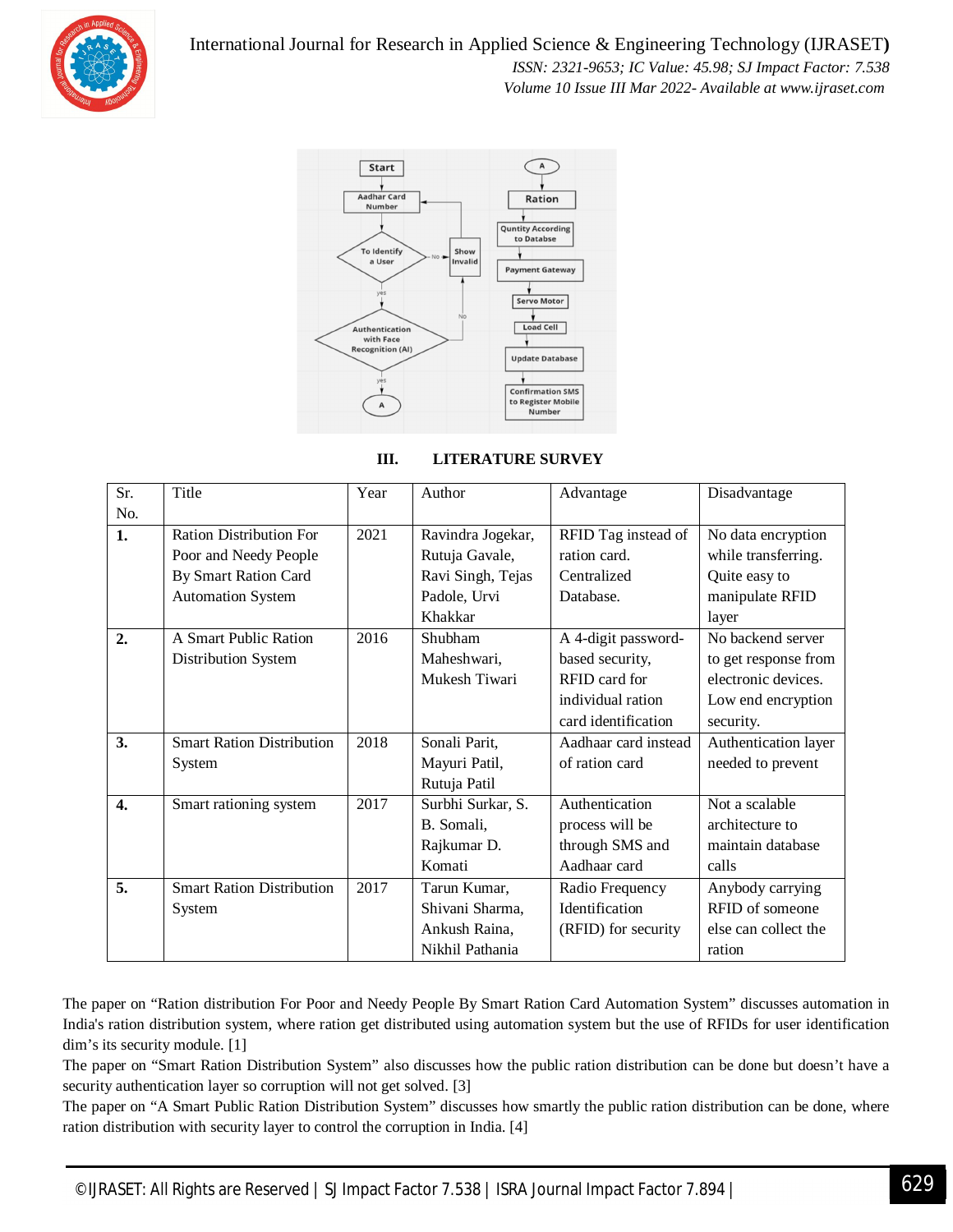International Journal for Research in Applied Science & Engineering Technology (IJRASET**)**



 *ISSN: 2321-9653; IC Value: 45.98; SJ Impact Factor: 7.538 Volume 10 Issue III Mar 2022- Available at www.ijraset.com*

The paper on "Smart rationing system" discusses how public ration distribution can be done with a system which has authentication security layer processes with Aadhaar card number and one time password system on user mobile number. But it doesn't have proper monolithic scalable architecture to maintain the database calls. [5]

The paper on "Smart Ration Distribution System" indeed discusses the smart ration distribution module system perhaps its security layer should have some agile methodology to reduce a corruption. [6]

Above papers still have a void over authentication and scalable monolithic architecture, which needed the most to solve it, a need of proper backend server like a NodeJS, spring boot to achieve scalability and security for users.

#### **REFERENCES**

- [1] Er. Ravindra Jogekar, Ms. Rutuja Gavale, Ms. Urvi Khakkar, Mr. Ravi singh, Mr. Ravi Singh, Mr. Tejas Padole "Ration Distribution For Poor and Needy By Smart Ration Card Automation System" on a International Conferene on Computational Techniques 2021. (Vol. 1, Issue 22 June 2021, page 48)
- [2] Er. Ravindra Jogekar, Ms. Rutuja Gavale, Ms. Urvi Khakkar, Mr. Ravi Singh, Mr. Tejas Padole "Ration Distribution For poor and needy People by Smart Ration Card Automation System" (Vol. 1, Issue 18 Nov 2021)
- [3] Sonali C. Parit 1, Mayuri K. Patil2, Rutuja S. Patil3 "Smart Ration Distribution System" International Journal for Research in Applied Science & Engineering Technology (IJRASE Volume 6 issue on 5 May 2018, page no 56).
- [4] Shubham Maheshwari 1, Mukesh Tiwari 2 MTech Student, Department of Electronics and Communication, SSSIST "A Smart Public Ration Distribution System" (Vol.4, Issue 3, March 2016, page no 36-69)
- [5] Surbhi Surkar, S.B. Somani, Rajkumar D. Komati ME Student, Department, India Assistant Professor, Department of Electronics and Telecommunication MAEER'S MIT College of Engineering, Kothrud, Pune (Maharashtra), India "Smart Rationing System" (Vol. 6 Issue 10, Octo 2017, page no. 61-75)
- [6] Tarun Kumar, Shivani Sharma, Ankush Raina, Nikhil Pathania "SMART RATION DISTRIBUTION SYSTEM" (Vol. 2 Issue 4, April 2017, page no. 21-24)
- [7] Ravindra Jogekar, Dr. Nandita Tiwari, "Recognition of plant disease by photographs of the leaf: A comparative analysis for understanding perspectives" International Journal of Future Generation Communication and Networking (Vol. 13, No. 3, (2020), pp. 3516–3526)
- [8] Ravindra Jogekar and Tiwari Nandita, "Unconventional technique for improving farmer yields by exposing and mitigating foliage diseases in an extensively adaptable deep learning and computational model through microbiological vegetation assessment" Plant Cell Biotechnology and Molecular Biology 21(43 & 44):16-30; 2020, pp 16-30, ISSN: 0972-2025. Scopus Indexed/UGC Care.
- [9] Ravindra Jogekar, Tiwari Nandita, "Enhanced adaptive creation of visualisation network by detection of leaves", Materials Today: Proceedings, 2021, ISSN 2214-7853, https://doi.org/10.1016/j.matpr.2021.01.506. Scopus Indexed/UGC Care.
- [10] Ravindra Jogekar and Tiwari N, "A review of deep learning techniques for identification and diagnosis of plant leaf disease", Smart Trends in Computing and Communications: Proceedings of SmartCom 2020, Advances in Intelligent Systems and Computing, Vol. 182. Springer, Singapore. ISBN 978-981-15-5223-6, (2020). Scopus Indexed/UGC Care.
- [11] Razorpay Docs for payment integration https://razorpay.com/docs
- [12] Hashing in Computer Science: Fifty Years of Slicing and Dicing Bo-ok by Alan G. Konheim, article name BcryptJS, page number
- [13] JWT with SHA 256 Algorithm https://www.npmjs.com/package/jsonwebtoken.
- [14] Microcontroller and motors https://www.acmesystem.com
- [15] face-api.js : A way to build a Face Recognition system in the browser by Jeeva Saravanan.
- [16] Fast-2-SMS Docs https://docs.fast2sms.com/#otp-sms-api